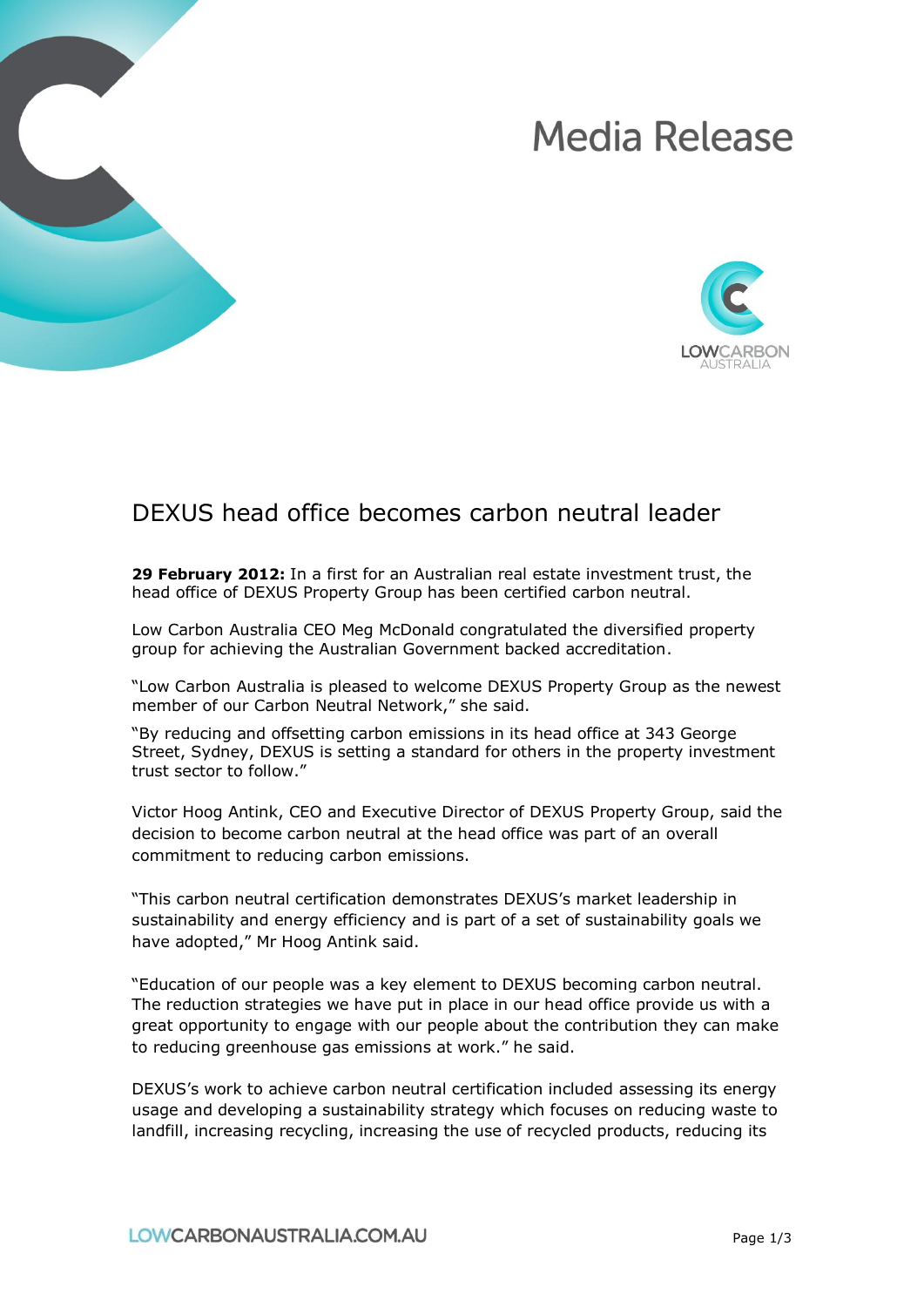use of consumables and paper and introducing new technologies to reduce energy consumption.

DEXUS is purchasing and retiring carbon credits to offset direct emissions created through refrigeration and electricity usage and indirect emissions such as landfill waste, paper use, airline travel and car mileage for national employees, taxi travel and hire cars.

It has upgraded elements within its IT department to reduce energy consumption, measure and communicate employee printing through the MyPrint program and is examining ways to further improve energy monitoring and lighting.

The Carbon Neutral Program is a voluntary scheme which certifies products or business operations as carbon neutral under the Australian Government's National Carbon Offset Standard (NCOS).

**Ends**

#### **Media Contacts**

#### **Low Carbon Australia Limited**

www.lowcarbonaustralia.com.au Low Carbon Australia Limited Media line 0457 732 219

#### **DEXUS Property Group**

www.dexus.com Ben Leeson T: (02) 9017 1343 M: 0403 260 754 E: [ben.leeson@dexus.com](mailto:ben.leeson@dexus.com)

# **About DEXUS Property Group**

DEXUS is one of Australia's leading property groups specialising in world-class office, industrial and retail properties with total assets under management of \$14bn. In Australia, DEXUS is the market leader in office and industrial and, on behalf of third party clients, a leading manager and developer of shopping centres. DEXUS is committed to being a market leader in Corporate Responsibility and Sustainability.

## **About Low Carbon Australia**

Low Carbon Australia was set up by the Australian Government in 2010 as a company limited by guarantee with an independent board of directors. Low Carbon Australia provides financial solutions and advice to Australian business, government and the wider community to encourage action on energy efficiency, cost-effective carbon reductions, and accreditation for carbon neutral products and organisations.